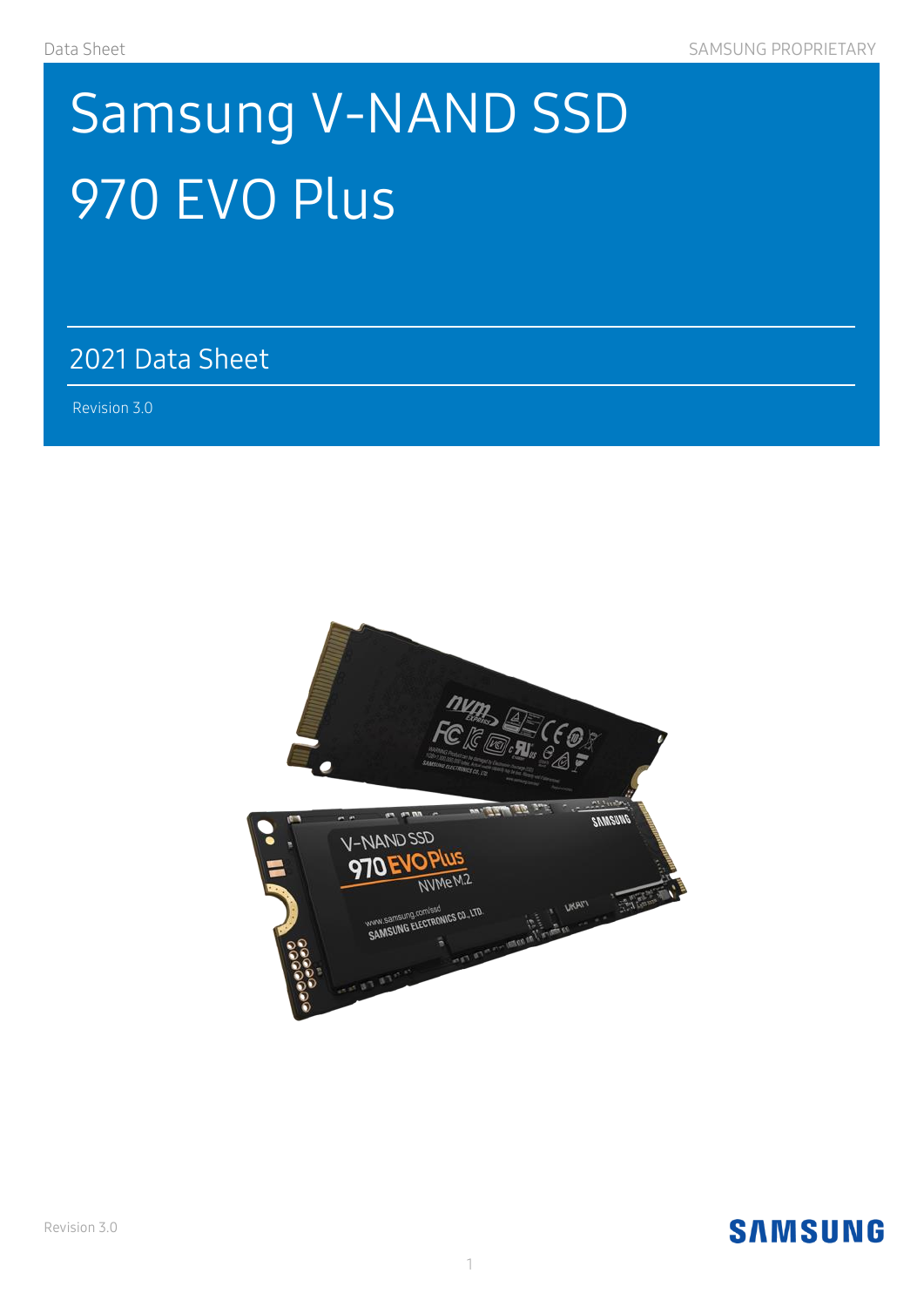#### **LEGAL DISCLAIMER**

SAMSUNG ELECTRONICS CO., LTD. RESERVES THE RIGHT TO CHANGE PRODUCTS, INFORMATION AND SPECIFICATIONS WITHOUT NOTICE.

Products and specifications discussed herein are provided for reference purposes only. All information discussed herein may change without notice and is provided on an "AS IS" basis, without warranties of any kind. This document and all information discussed herein remain the sole and exclusive property of Samsung Electronics Co., Ltd. No license of any patent, copyright, mask work, trademark or any other intellectual property right is granted under this document, by implication, estoppels or otherwise. Samsung products are not intended for use in life support, critical care, medical, safety equipment, or similar applications where product failure could result in loss of life or personal or physical harm, or any military or defense application, or any governmental procurement to which special terms or provisions may apply. For updates or additional information about Samsung products, contact your nearest Samsung representative. All brand names, trademarks and registered trademarks belong to their respective owners.

#### **COPYRIGHT © 2021**

This material is copyrighted by Samsung Electronics Co., Ltd. Any unauthorized reproductions, use or disclosure of this material, or any part thereof, is strictly prohibited and is a violation under copyright law.

#### **TRADEMARKS & SERVICE MARKS**

The Samsung logo is the trademark of Samsung Electronics Co., Ltd. All other company and product names may be trademarks of the respective companies with which they are associated.

For more information, please visit www.samsung.com/ssd and www.samsungssd.com. To download the latest software & manuals, please visit www.samsung.com/samsungssd

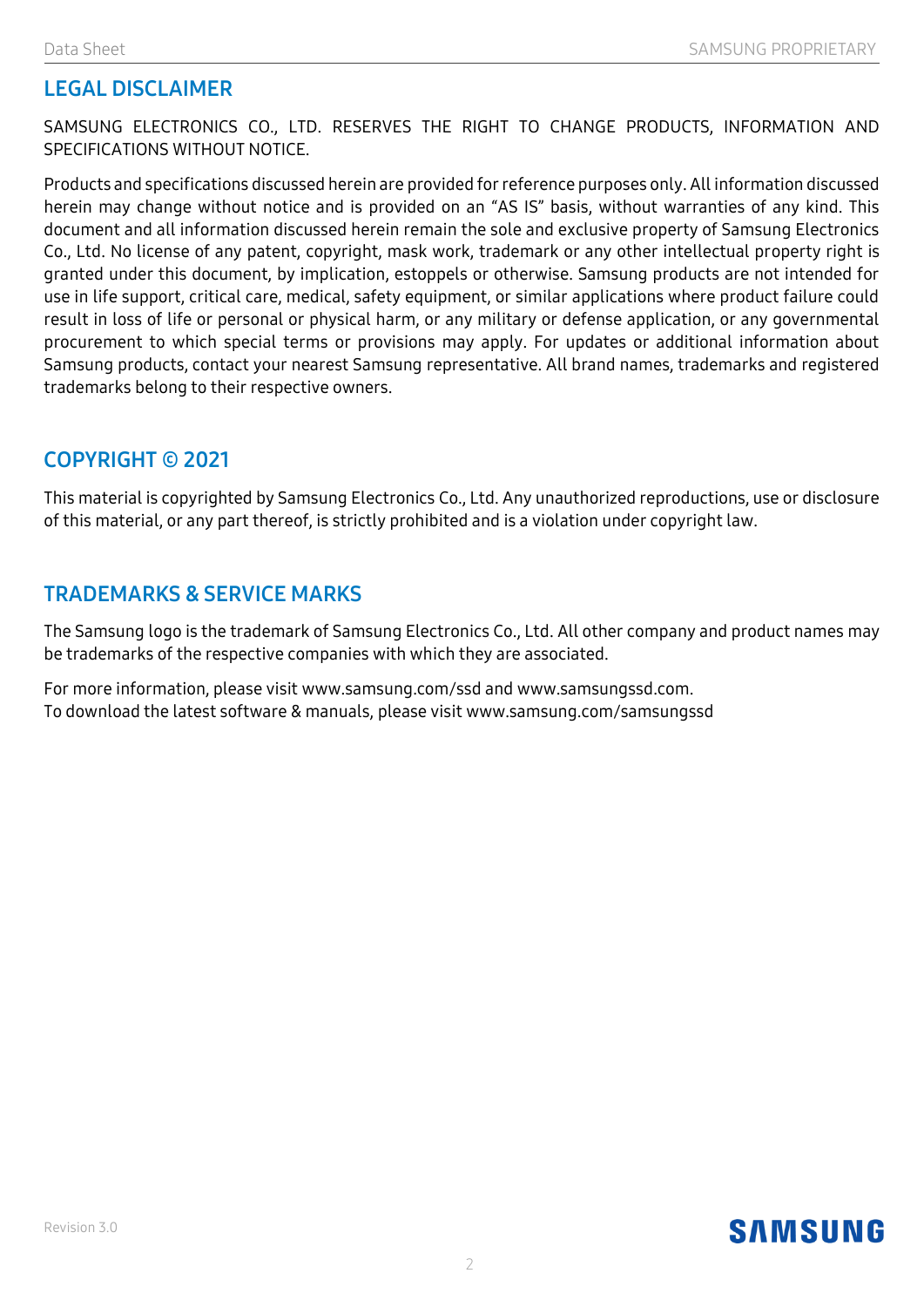#### **TECHNICAL SPECIFICATIONS**

| Samsung SSD 970 EVO Plus   |                                                                             |                |                                                                                |                 |                 |           |  |
|----------------------------|-----------------------------------------------------------------------------|----------------|--------------------------------------------------------------------------------|-----------------|-----------------|-----------|--|
| <b>Usage Application</b>   | Client PCs                                                                  |                |                                                                                |                 |                 |           |  |
| Interface                  | PCle® Gen 3.0 x4, NVMe™ 1.3                                                 |                |                                                                                |                 |                 |           |  |
| Hardware Information       | Capacity <sup>1)</sup>                                                      |                | 250GB                                                                          | 500GB           | 1TB             | 2TB       |  |
|                            | Controller                                                                  |                | Samsung in-house Controller                                                    |                 |                 |           |  |
|                            | <b>NAND Flash Memory</b>                                                    |                | Samsung V-NAND 3bit MLC                                                        |                 |                 |           |  |
|                            | <b>DRAM Cache Memory</b>                                                    |                | 512MB LPDDR4<br>1GB LPDDR4<br>2GB LPDDR4                                       |                 |                 |           |  |
|                            | Dimension                                                                   |                | Max 80.15 x Max 22.15 x Max 2.38 (mm)                                          |                 |                 |           |  |
|                            | Form Factor                                                                 |                | M.2 (2280) <sup>2)</sup>                                                       |                 |                 |           |  |
|                            | Sequential Read                                                             |                | 3500 MB/s                                                                      |                 |                 |           |  |
|                            | Sequential Write                                                            |                | 2300 MB/s                                                                      | 3200 MB/s       |                 | 3300 MB/s |  |
| Performance                | QD1                                                                         | Ran. Read      | 17K IOPS                                                                       |                 | <b>19K IOPS</b> |           |  |
| $(Up to.)^{3(4)}$          | Thread 1                                                                    | Ran. Write     |                                                                                | 60KIOPS         | 62K IOPS        |           |  |
|                            | QD 32                                                                       | Ran. Read      | <b>250KIOPS</b>                                                                | 480K IOPS       | 600K IOPS       | 620K IOPS |  |
|                            | Thread 4                                                                    | Ran. Write     |                                                                                | <b>550KIOPS</b> |                 | 560K IOPS |  |
|                            |                                                                             | Idle (ASPT on) | 30mW                                                                           |                 |                 |           |  |
| Power                      | Active                                                                      | Read           | 5 W                                                                            |                 | 5.5W            |           |  |
| Consumption <sup>5)</sup>  | (Avq.)                                                                      | Write          | 4.2 W                                                                          | 5.8 W           | 6 W             |           |  |
|                            |                                                                             | L1.2 mode      |                                                                                |                 | 5 mW            |           |  |
|                            | Temp.                                                                       | Operating      | 0°C to 70°C<br>(Measured by S.M.A.R.T. Temperature Proper airflow recommended) |                 |                 |           |  |
| Reliability                |                                                                             | Non-Operating  | -45°C to 85°C                                                                  |                 |                 |           |  |
|                            | Humidity                                                                    |                | 5% to 95% non-condensing                                                       |                 |                 |           |  |
|                            | Shock<br>Non-Operating                                                      |                | 1,500G(Gravity), duration: 0.5ms, 3 axis                                       |                 |                 |           |  |
|                            | Vibration                                                                   | Non-Operating  | 20~2,000Hz, 20G                                                                |                 |                 |           |  |
|                            | <b>MTBF</b>                                                                 |                | 1.5 million hours                                                              |                 |                 |           |  |
| Warranty <sup>9)</sup>     | TBW <sup>6) 7)</sup>                                                        |                | 150TB                                                                          | 300TB           | 600TB           | 1200TB    |  |
|                            | Period                                                                      |                | 5 years limited <sup>8)</sup>                                                  |                 |                 |           |  |
| <b>Supporting Features</b> | TRIM (Required OS support), Garbage Collection, S.M.A.R.T                   |                |                                                                                |                 |                 |           |  |
| Data Security              | AES 256-bit Full Disk Encryption, TCG/Opal V2.0, Encrypted Drive (IEEE1667) |                |                                                                                |                 |                 |           |  |

1) 1GB = 1,000,000,000 bytes by IDEMA. A certain portion of capacity may be used for system file and maintenance use, thus the actual available capacity may differ from the labeled capacity.

2) M.2 is the specification of a form factor for ultra-thin PCs. The M.2 standard allows widths of 12, 16, 22 and 30mm and lengths of 16, 26, 30, 38, 42, 69, 80 and 110mm. Commercially popular M.2 are those with a width of 22mm and lengths of 30, 42, 60, 80 and 110mm. Samsung provides the most popular form factor, which is 22mm x 80mm (i.e., 2280), for the convenience of customers.

3) Sequential and random performance measurements are based on IOmeter1.1.0. Performance may vary based on SSD's firmware version, system hardware & configuration. Test system configuration: Intel Core i7-7700K @ 4.2GHz, SAMSUNG DDR4 32GB, OS-Windows 10 Build 10240, Chipset-ASUS PRIME Z270-A.

4) Sequential and random write performance was measured with Intelligent TurboWrite technology being activated. Intelligent TurboWrite operates only within a specific data transfer size. Performance may vary depending on SSD's firmware, system hardware & configuration and other factors. For detailed information, please contact your local service center.

5) Power consumption is measured with IOmeter1.1.0 version with Intel Core i7-7700K @ 4.2GHz, SAMSUNG DDR4 16GB, Gigabyte GA-Z270X, OS – Windows 10 PRO K x64.

6) All documented endurance test results are in compliance with JESD218 Standards. Please visit www.jedec.org for detailed information on JESD218 Standards

7) TBW means Terabytes Written.

8) Please refer to the detailed warranty statement here a[t http://www.samsung.com/samsungssd](http://www.samsung.com/samsungssd)

9) Warranty provides coverage for the stated time period or the TBW, whichever comes first.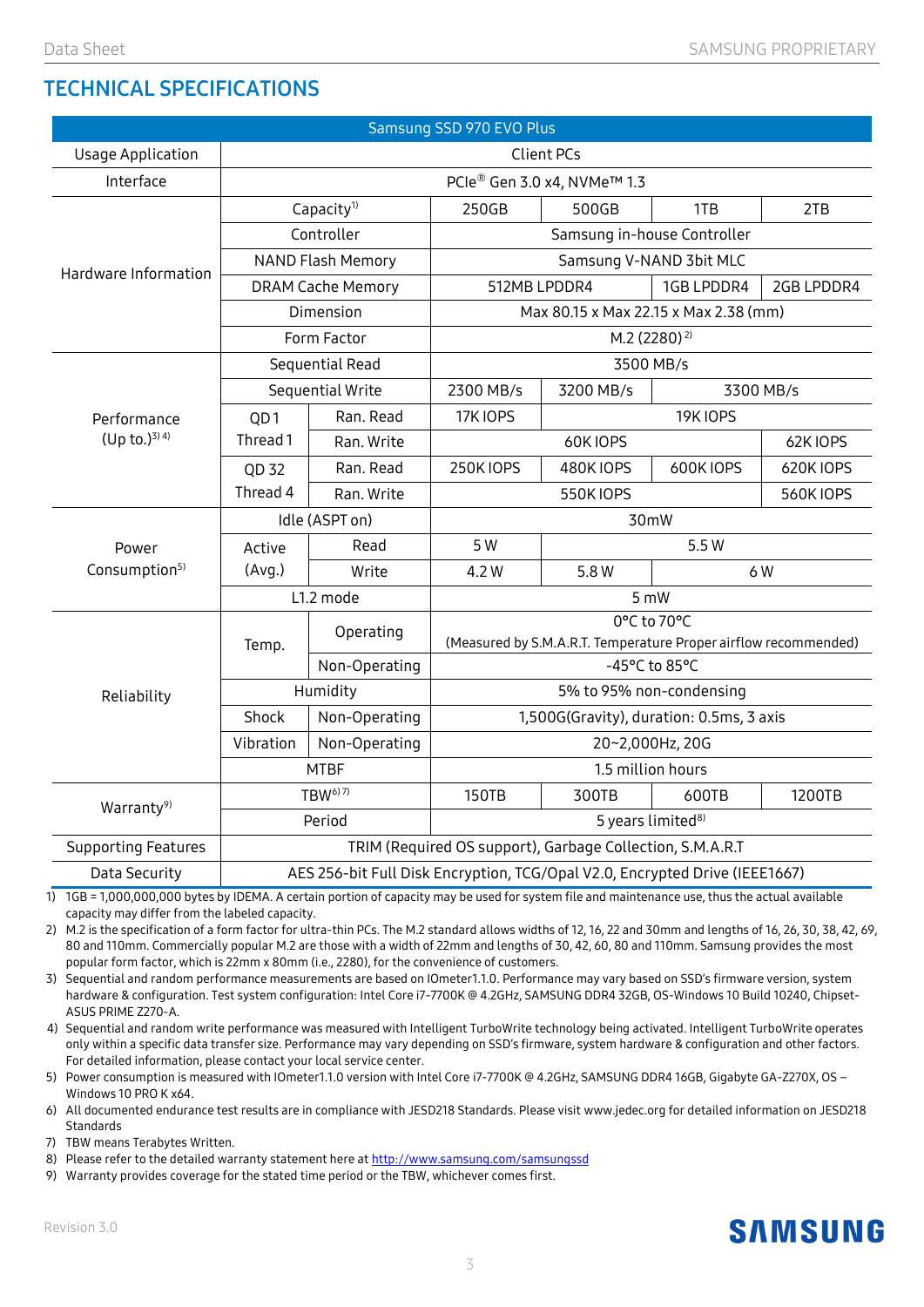#### **PRODUCT LINEUP**

| Density      | <b>Model Name</b> | <b>Box Contents</b>            | Model Code    |  |
|--------------|-------------------|--------------------------------|---------------|--|
| 250GB*       | MZ-V7S250         | Samsung SSD 970 EVO Plus 250GB | MZ-V7S250BW   |  |
|              |                   | <b>Warranty Statement</b>      | MZ-V7S250B/AM |  |
| $500GB*$     | MZ-V7S500         | Samsung SSD 970 EVO Plus 500GB | MZ-V7S500BW   |  |
|              |                   | <b>Warranty Statement</b>      | MZ-V7S500B/AM |  |
| 1TB          | MZ-V7S1T0         | Samsung SSD 970 EVO Plus 1TB   | MZ-V7S1T0BW   |  |
| $(1,000GB*)$ |                   | <b>Warranty Statement</b>      | MZ-V7S1T0B/AM |  |
| 2TB          | MZ-V7S2T0         | Samsung SSD 970 EVO Plus 2TB   | MZ-V7S2T0BW   |  |
| $(2,000GB*)$ |                   | <b>Warranty Statement</b>      | MZ-V7S2T0B/AM |  |

\* GB: 1GB = 1,000,000,000 bytes. The actual usable capacity may be less than the labeled capacity.

For more information, including but not limited to the warranty provided for this product, and to download the latest software & manuals, please visit www.samsung.com/ssd an[d www.samsungssd.com.](http://www.samsungssd.com/)

#### **Testing Configuration and notes**

Below you will find a list of system configurations Samsung used to obtain the results reported in this Data Sheet.

|              | Read/Write Performance                  | <b>Power Consumption</b>               |  |
|--------------|-----------------------------------------|----------------------------------------|--|
| Interface    | PCIe® Gen 3.0 x4                        | PCIe® Gen 3.0 x4                       |  |
| 0S           | Windows 10 Build 10240                  | Windows 10 PRO K x64                   |  |
| CPU          | Intel Core i7™ -7700K @ 4.2GHz          | Intel Core i7™ -7700K @ 4.2GHz         |  |
| Memory       | Samsung DDR4 2,400MHz 32GB (16GB x 2ea) | Samsung DDR4 2,133MHz 16GB (8GB x 2ea) |  |
| Chipset      | ASUS PRIME Z270-A                       | Gigabyte GA-Z270X                      |  |
| Test Program | IOmeter 1.1.0                           | IOmeter 1.1.0                          |  |